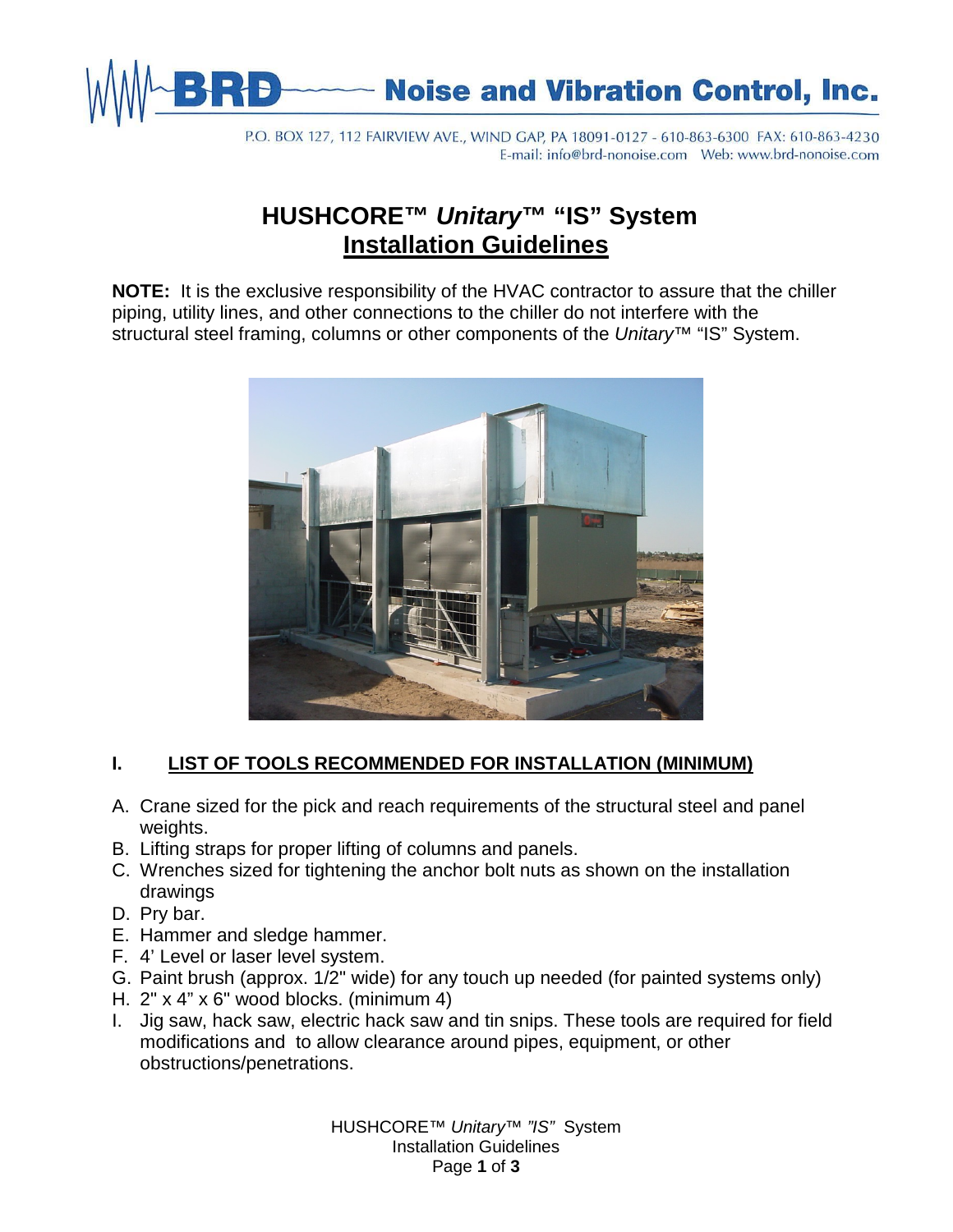### II. **PLANNING**

Coordinate the chiller concrete pad dimensions and depth to handle support of the vertical columns of the *Unitary*™ "IS" System. The concrete pad must be sized to extended minimum 24" beyond the footprint of the chiller on all sides. The pad depth must be thick enough to accommodate the anchor bolt embedment depth shown on the drawings.

Prior to beginning installation of your barrier system review the drawings which may include some or all of the below:

**Plan View -** showing the general foundation and column layout

**Elevations –** showing all walls viewed from the outside of the barrier and in some instances Internal Elevations.

**Panel Layout Plan –** showing the proper layout for the panels by mark-#.

**Detail Sheet –** showing all necessary details keyed to their appropriate location on either the Plan Views or Elevations.

Panels and connector components are keyed to the drawings and Bill of Materials in the following manner:

- 1. Panels are marked on the drawings by Panel Mark Number (i.e. 1-1, 1-2, etc.) and by the nominal size of the panel (i.e. 48x108 is a 48" x 108" panel). NOTE: Actual panel sizes could measure slightly undersized from the dimensions on the drawings to allow for column web thicknesses and tolerances.
- 2. Connector and Joiner components are indicated on the Drawings by type and length .
- 3. Please review drawings and details to determine **corner configurations**.

### **III. SET STRUCTURAL COLUMNS**

First, Survey all the foundations and anchor bolts. Check each set of anchor bolts for proper layout and center-to-center dimensions. Call BRD immediately if there are any variations from the installation drawings. If dimensions are OK, set all the leveling nuts accordingly such that the bottoms of all base plates are at the same elevation. If drop in anchors are used, refer to the drawings for details on installation.

Using the crane (or hoist system) set each column on the anchor bolts. Ensure that the column configuration and mark # match the location on the installation drawings. Plum and square each column then tighten anchor bolt nuts.

Set all columns and anchor to foundations. Recheck spacing and center-to-center dimensions before starting panel installation.

> HUSHCORE™ *Unitary™ "IS"* System Installation Guidelines Page **2** of **3**